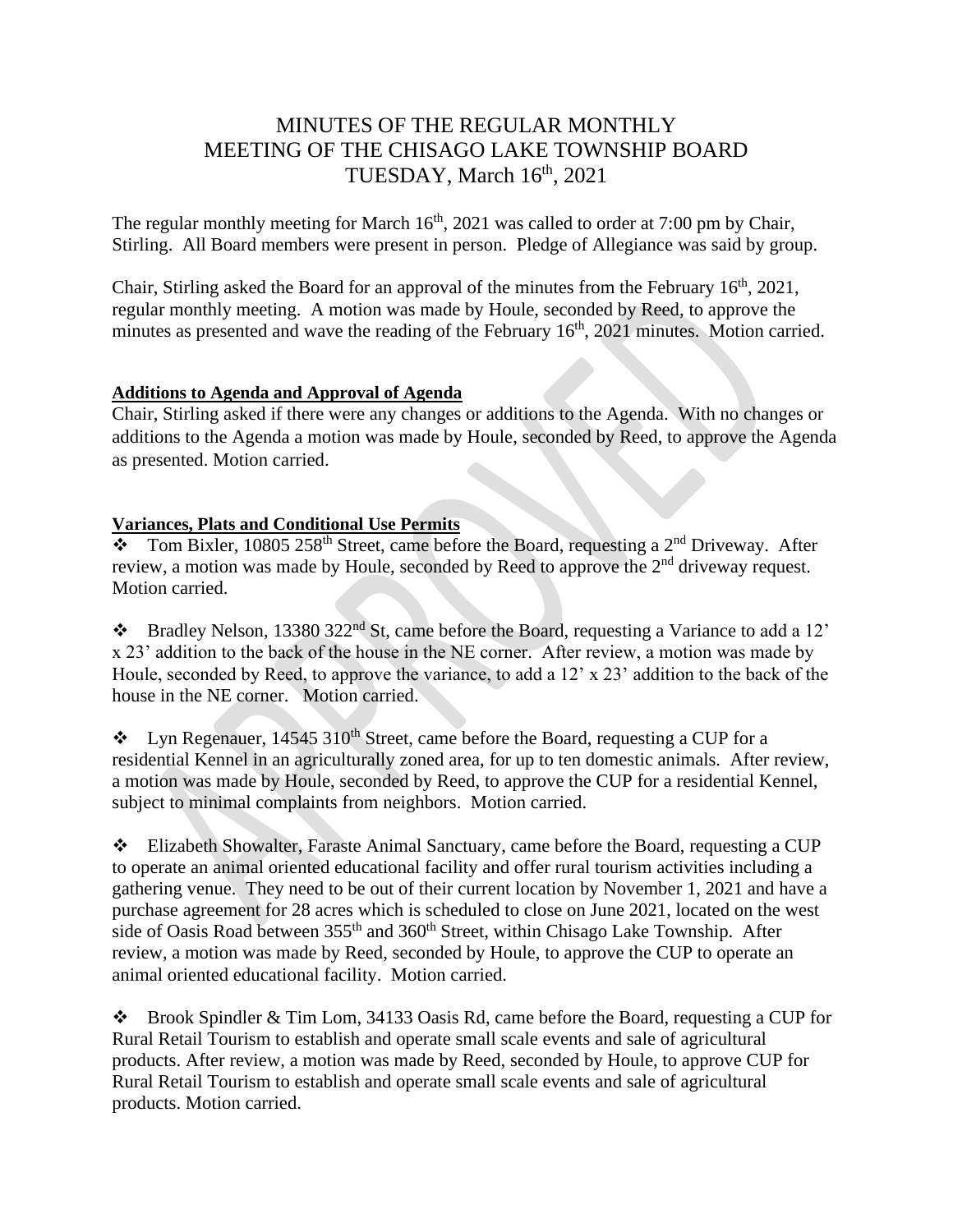Page 2 of March 2021 Minutes

#### **Old Business**

❖ John Olinger, came before the Board, requesting the township's support of the City of Lindstrom's grant application for DNR Local Trails Connection Program funds to complete the .55 mile link between the 288<sup>th</sup> trail and Olinda trail. After discussion, no action was taken.

❖ Maintenance Supervisor, Matt Wikelius, reported that Bob Schmidt from Lakes Telecom is close to having the installation of the Audio/Video System completed and is planning on setting up training within the next couple weeks. Should be ready to use at the April meeting.

 $\triangle$  Received an update on the LRIP application, from Township Engineer, Dan Boyum via email, that the state received an unprecedented level of interest in the LRIP solicitation, with 421 applications. The State plans on holding the LRIP Advisory Committee meeting towards the end of May or early June, with announcement of awards shortly thereafter.

❖ Jon Mocal, Manager of MAT Agency Operations came before the Board to present the Final Proposed MATIT Premiums, with several deductible options. After review, a motion was made by Houle, seconded by Reed, to reward Chisago Lake Township Commercial Insurance Contract to MATIT, beginning April 1<sup>st</sup>, 2021 going with the \$2500 deductible option. Motion carried.

❖ The Board then discussed opening the Town Hall for events. After discussion, a motion was made by Houle, seconded by Reed to open the Town Hall for rental as of April 1, 2021, with the mask and social distancing mandate in place. Motion carried.

#### **New Business**

❖ None for the Month of March

## **Road Report**

- ❖ Matt Wikelius informed the Board that:
	- $\triangleright$  The maintenance department has started grading the gravel roads
	- ➢ They hope to get with Engineer Dan Boyum and have plans at April meeting for repaving Little Lake Road
	- ➢ They will be evaluating the road for winter damage and have that report available at the April meeting
	- $\triangleright$  Plan to replace more street signs
	- ➢ Order Emergency signs for new addresses.